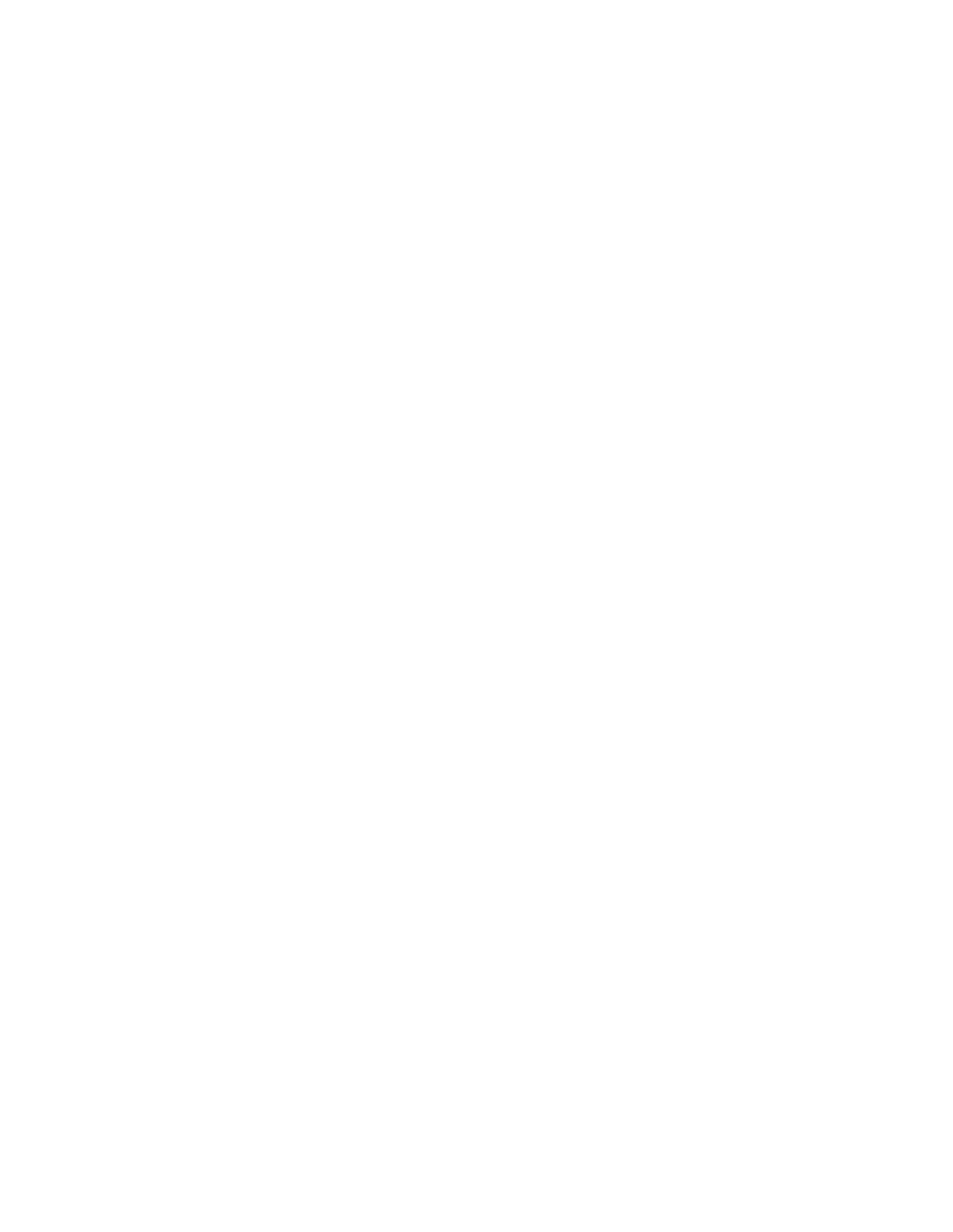# **SUBMITTED BY:**

# **Iraqueer1 OutRight Action International (Formerly known as the International Gay and Lesbian Human Rights Commission) 2**

<sup>&</sup>lt;sup>1</sup> Iraqueer is an Iraqi LGBT rights organization. For more information, see http://www.iraqueer.org/ <sup>2</sup> OutRight Action International is an international LGBT rights organization. For more information, see http:outrightactioninternational.org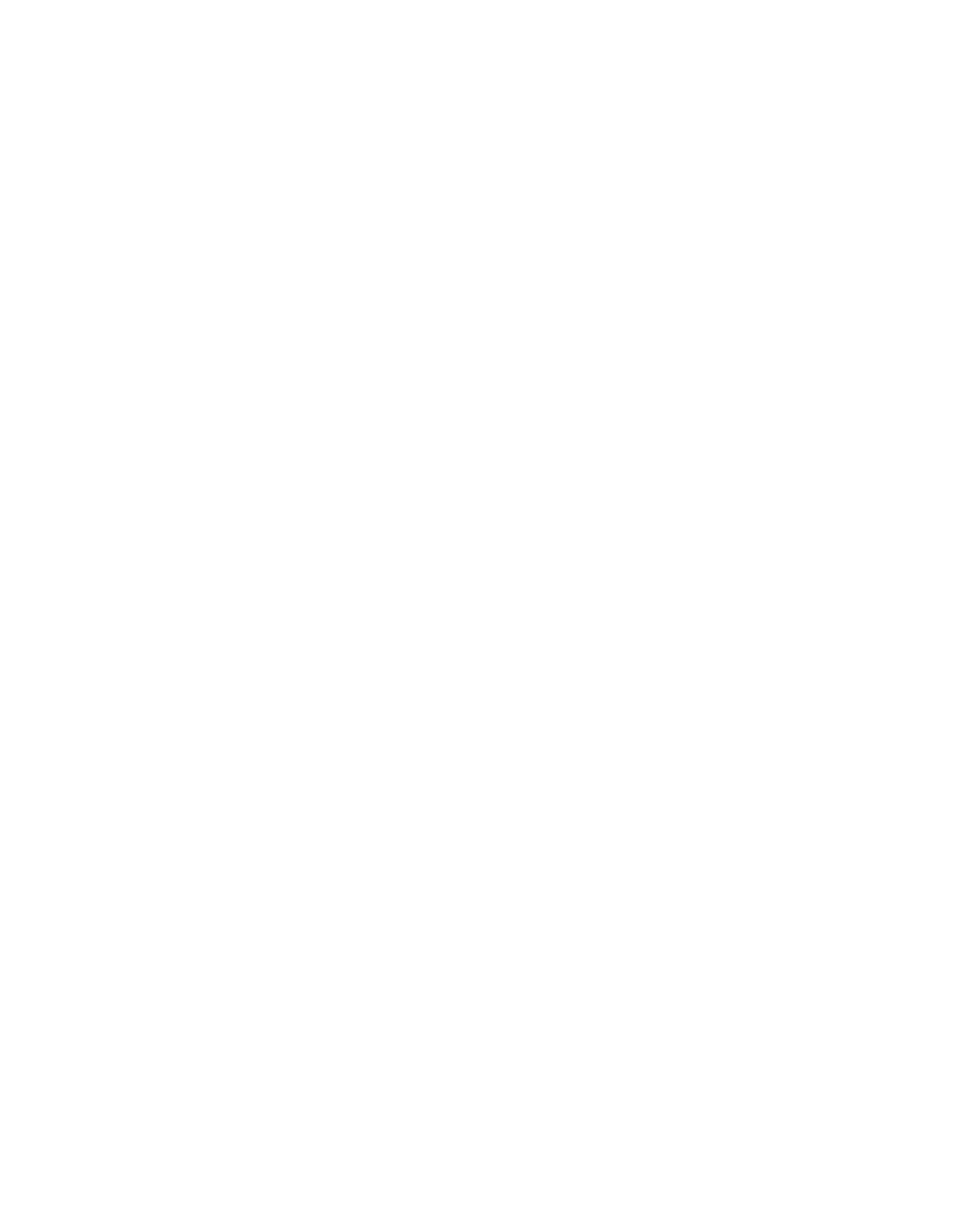# **List of Acronyms**

CEDAW Convention on the Elimination of All Forms of Discrimination Against Women ICCPR International Covenant on Civil and Political Rights LGBT Lesbian, Gay, Bisexual, and Transgender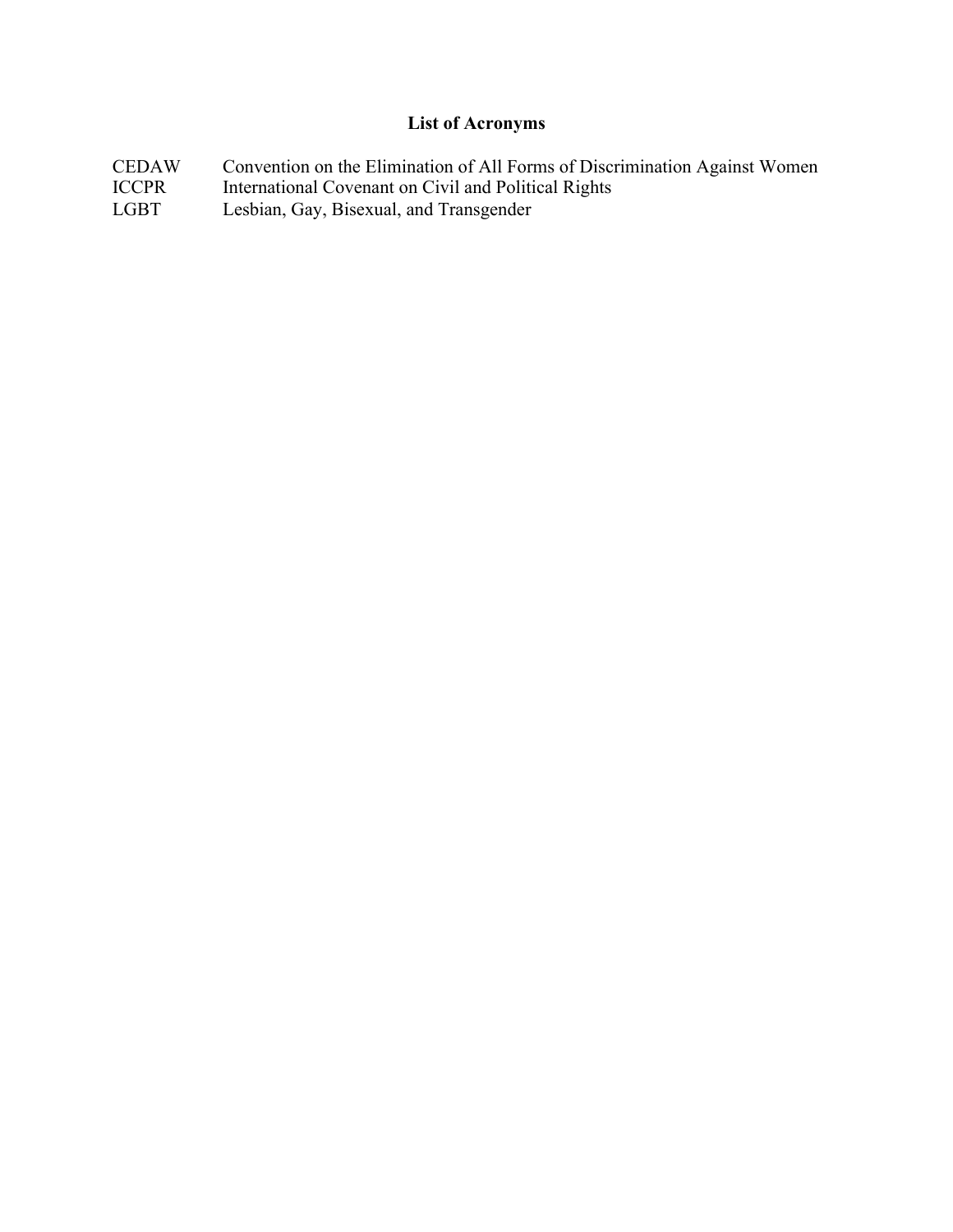# **Table of Contents**

|  | I. Article 6 (Right to Life) and Article 7 (Freedom from Cruel, Inhuman, or Degrading                                                        |
|--|----------------------------------------------------------------------------------------------------------------------------------------------|
|  | A. Iraqi Government's Failure to Prevent, Investigate, Punish and Provide Redress<br>for Violence and Discrimination Against LGBT Persons3-7 |
|  | II. Article 2(1) and Article 26 (Non-discrimination and Equal Protection of the                                                              |
|  | A. The Iraqi Government's Endorsement of Violence and Discrimination Against                                                                 |
|  |                                                                                                                                              |
|  |                                                                                                                                              |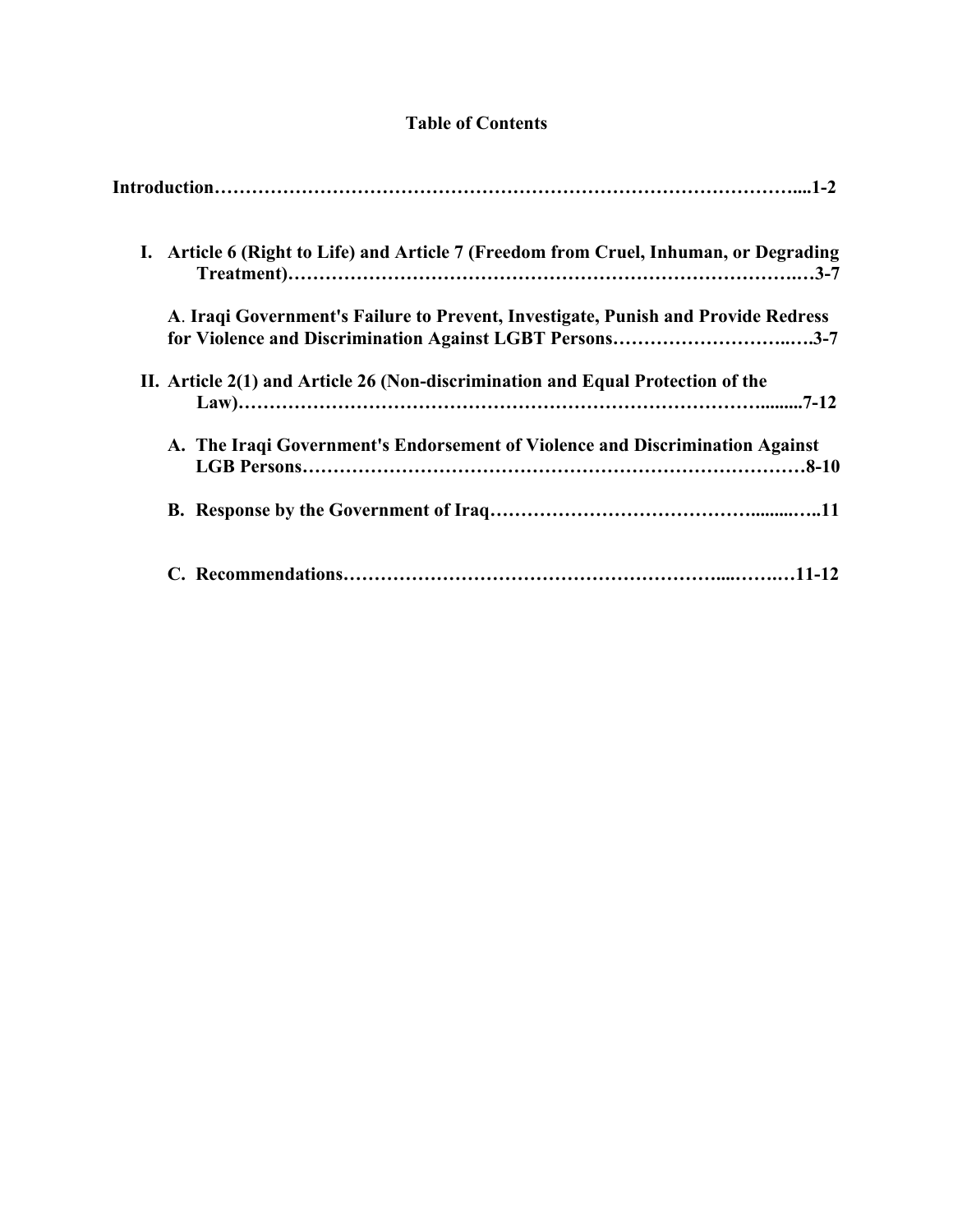#### **Introduction**

This report addresses urgent areas of concern related to the status of human rights of lesbian, gay, bisexual and transgender (LGBT) people in Iraq and is intended to supplement information the Government of Iraq provided in its fifth periodic report to the Human Rights Committee (the Committee) for its review of Iraq during its  $115<sup>th</sup>$  Session, to be held in October 2015. The Committee monitors governments' compliance with the International Covenant on Civil and Political Rights (ICCPR). The Iraqi Government's report to this Committee makes no mention of the rights of LGBT people, and instead voices support for its ongoing discrimination based on sexual orientation and gender identity. Violence and discrimination against LGBT individuals in Iraq continues to flourish, and victims are guaranteed virtually no protection or redress. The Government of Iraq has failed in its obligation under the ICCPR to take proper measures to give effect to the rights recognized therein, to ensure effective remedies in cases of violations, and to prevent systemic impunity.

Faced with the ever-present possibility of extreme violence, torture, and murder, being perceived as LGBT in Iraq places one in immediate danger. The state-sanctioned culture of anti-LGBT discrimination permeates Iraq's institutions and society. Perpetrators of egregious anti-LGBT human rights violations include victims' family members, militia fighters and religious militants from various groups, as well as government officials. Members of the security forces and police are, at best, non-responsive to human rights violations committed on the basis of sexual orientation or gender identity, and at worst, active participants in them. People in Iraq can count on virtually no protection or recourse for anti-LGBT violence and discrimination.

Iraqi community service providers and human rights activists, including victims of anti-LGBT discrimination and violence, take great risks to record human rights violations committed on the basis of sexual orientation and gender identity. The shared hope of these individuals and their international allies is that these stories will spur immediate action on the part of the Iraqi government to ensure greater safety and protections for Iraqi LGBT people. Even in times of conflict, the Iraqi government is obligated to adhere to the ICCPR, and there are basic steps it can take now to help protect LGBT people from egregious human rights violations. The first would be for it to acknowledge that LGBT people, like all people, have human rights that must be respected. The recent reformation of the Government's only official agency to deal with LGBT issues, the LGBT Committee, is a positive step in remedying inadequate Government efforts to protect LGBT rights. The Committee, which ceased to function after ISIS's June and July 2014 territorial gains, had done little to deal with the clear protection gap facing LGBT and gender-nonconforming Iraqis. However, its reestablishment signals a renewed Government commitment to live up to international human rights obligations.

Information on human rights violations in this report was gathered through field interviews and documentation of personal testimonies in late 2014 and early 2015 by local Iraqi women's organizations<sup>3</sup> and international non-governmental organizations. It is supplemented by reports from news agencies and human rights organizations. The primary international organization that served as the documenter of the human rights violations set forth in this report has chosen to remain anonymous for safety reasons. This report was drafted in collaboration with both local

<sup>&</sup>lt;sup>3</sup> For safety and security reasons this organization has chosen not to be identified by name.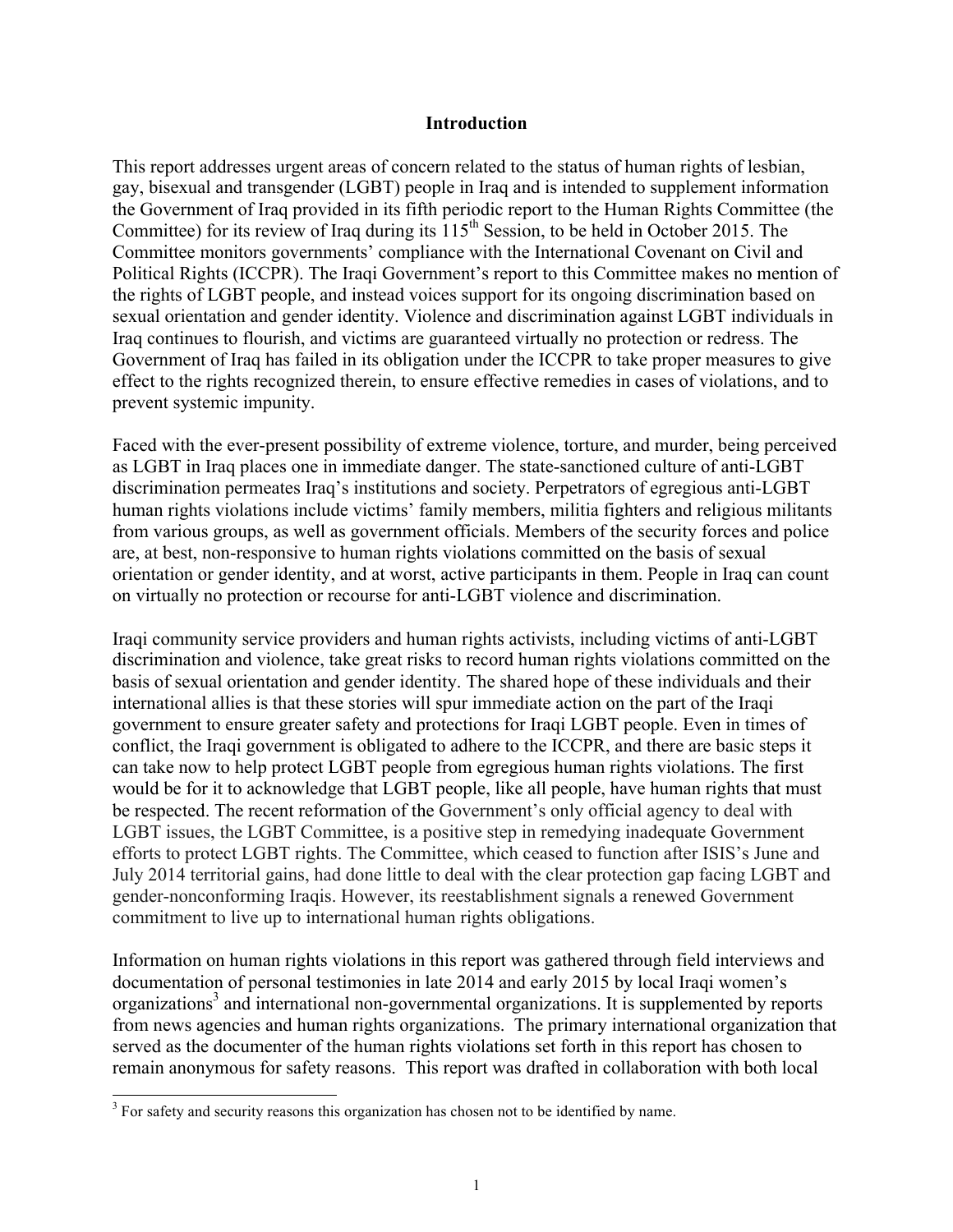Iraqi activists, local Iraqi human rights organizations and their international allies, of whom all but two have chosen to have their names omitted for safety reasons. A set of specific recommendations for advancing the Iraqi Government's compliance with the ICCPR concludes this report.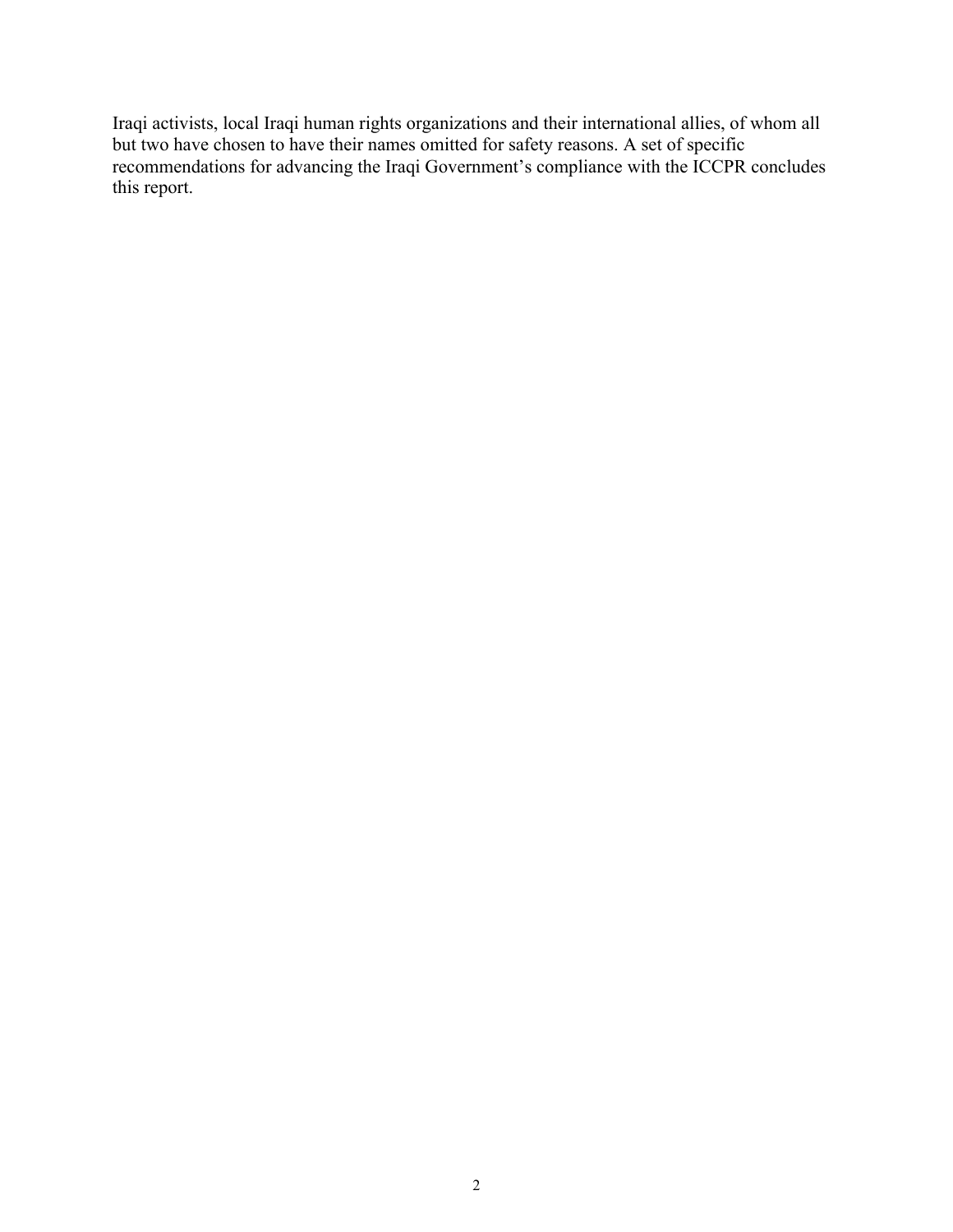#### **Substantive violations**

# **I. Article 6 (Right to Life) and Article 7 (Freedom from Cruel, Inhuman, or Degrading Treatment).**

Article 6 of the ICCPR recognizes that "[e]very human being has the inherent right to life."<sup>4</sup> Article 7 states that "[n]o one shall be subjected to torture or to cruel, inhuman or degrading treatment or punishment."<sup>5</sup> The Iraqi government has an obligation to protect individuals from acts that violate these provisions of the ICCPR, whether committed by state actors or by private persons.<sup>6</sup> It must indiscriminately address such violations by exercising due diligence to prevent, punish, investigate, and provide redress for such acts.<sup>7</sup> According to Article 14 of the Iraqi Constitution, "Iraqis are equal before the law without discrimination based on gender, race, … economic or social status." <sup>8</sup>

### **A**. **Iraqi Government's Failure to Prevent, Investigate, Punish and Provide Redress for Violence and Discrimination Against LGBT Persons.**

According to human rights testimonials and interviews with Iraqi community-based LGBT rights advocates, the rights to life and to freedom from torture or cruel, inhuman, and degrading treatment are regularly violated in Iraq with impunity. People who are killed, injured or tortured on the basis of real or perceived sexual orientation or gender identity find no recourse in the institutions that should provide protection and support, such as state police and security forces, or medical facilities.<sup>9</sup> Multiple sectors of society are implicated in these human rights violations, including civilians, militia members, religious leaders, police and security forces, government officials, healthcare workers and others.

Faced with continued armed conflict, the rise of militias, and the weakening of government institutions since 2003, LGBT people in Iraq are especially vulnerable to violence from these various actors.<sup>10</sup> The risks for them are constant, and since 2003, Iraq has also experienced a number of organized, deadly campaigns targeting large numbers of people based on their real or perceived sexual orientation or gender identity. These flare-ups of violent persecution are instigated, inspired, carried out, or tolerated by state actors and militia. For example, in 2009, in Sadr City, a low-income area of Baghdad, dozens of men were killed under suspicion of being gay. Press suggested that a *fatwa* or other religious invectives by Moqtada al-Sadr or other clerics had spurred an organized, violent campaign, involving some militia elements as well as killings by

<sup>1</sup> 4 International Covenant on Civil and Political Rights, G.A. Res. 2200A, 999 U.N.T.S. 171, art. 6 (Dec. 16, 1966).

<sup>5</sup> International Covenant on Civil and Political Rights, G.A. Res. 2200A, 999 U.N.T.S. 171, art. 7 (Dec. 16, 1966).

<sup>6</sup> Human Rights Committee, General Comment 31: The Nature of the General Legal Obligation Imposed on State Parties to the Covenant, ¶8 (adopted on Mar. 29, 2004) U.N. Doc. CCPRC/21/Rev.1/Add1326.

<sup>7</sup> Human Rights Committee, General Comment 31: The Nature of the General Legal Obligation Imposed on State Parties to the Covenant, ¶8 (adopted on Mar. 29, 2004) U.N. Doc. CCPRC/21/Rev.1/Add1326.

<sup>8</sup> The Constitution of Iraq, Section II, *Rights and Liberties*, Article 14.

<sup>9</sup> Doctors at hospitals in Iraq regularly deny LGBT people healthcare, or charge them double or triple the rate for treatment. Three of the many hospitals that have engaged in extortion and denial of treatment based on real or perceived sexual orientation or gender identity include Al Yarmouk Hospital, Al Kindi Hospital, and Al Samir Hospital. Interview, Saturday, January 24, 2015 (on file with authors); Email with Iraqi service provider and advocate, May 24, 2015 (on file with authors).<br><sup>10</sup> INTERNATIONAL GAY AND LESBIAN HUMAN RIGHTS COMMISSION.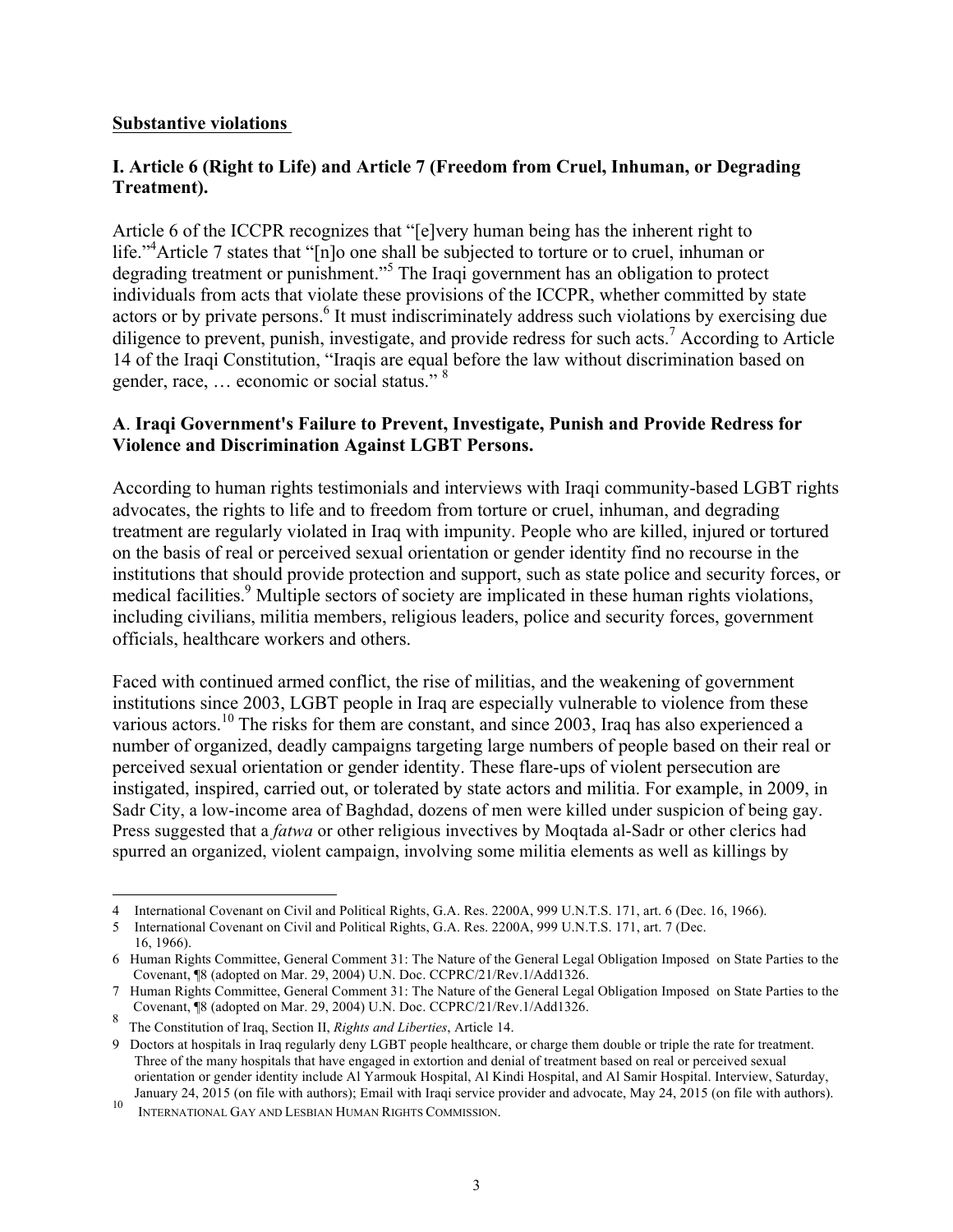relatives of victims.<sup>11</sup> In the weeks leading up to the spate of killings, local police said they had started cracking down on LGBT people, stating that they were cleaning up the streets to "get the beggars and homosexuals off them."<sup>12</sup>

In 2012, militia posted leaflets in the Sadr City neighborhood of Baghdad, listing names of young men identified as gay or "emo," and calling for them to "change their ways" or risk death. According to a press release by the IGLHRC, Human Rights Watch, and Amnesty International, "[i]n English, 'emo' is short for 'emotional,' referring to self-identified teens and young adults who listen to alternative rock music, often dress in black, close-fitting clothes, and cut their hair in unconventional ways. People perceived to be gay, lesbian, transgender or effeminate are particularly vulnerable."<sup>13</sup> According to media reports, on February 6, 2012, Colonel Mushtaq Taleb Muhammadawi, director of the community police of the Iraqi Interior Ministry, called for the eradication of emos, thus lending official support to the campaign of murder and intimidation. <sup>14</sup> The UN Assistance Mission for Iraq (UNAMI) reported findings by NGOs and media outlets that Al Mahdi (Mahdi Army) and Asa'ib Ahl Al-Haq were responsible for "up to 56 persons described as 'emos' … reportedly killed in different parts of Iraq, especially in Baghdad and Babil." UNAMI was able to verify twelve of the killings.<sup>15</sup> Al Mahdi Army has a long history of targeting LGBT individuals, including those who identify as Lesbians. For instance, in 2008, Al Madhi Army kidnapped an 18 year-old lesbian, in Baghdad.<sup>16</sup> They took her to a place that was covered in blood.<sup>17</sup> In that same place, there were some gay men and two other lesbians.<sup>18</sup> Al Mahdi Army militants tortured them, burned the woman's left thigh, and killed a gay man. $19$ 

On May 15, 2014, the Brigades of Wrath (Saraya al-Ghadhab), the military arm of Asa'ib Ahl al-Haq, (the League of the Righteous), posted a list on signs around Baghdad with the names and neighborhoods of 24 "wanted" persons; 23 accused of the "crime" of homosexual acts and one man accused of the "crime" of having long hair. Over the following two months, at least two militia attacks took place in Baghdad against groups of persons because of their real or perceived sexual conduct or sexuality, including the beheading of two young men, and the murder of at least 34 people in a brothel.<sup>20</sup> In the recent fighting against the Islamic State, Iraqi government

<sup>&</sup>lt;sup>11</sup> Timothy Williams & Tareq Maher, "Iraq's Newly Open Gays Face Scorn and Murder," NEW YORK TIMES (April 7, 2009), http://www.nytimes.com/2009/04/08/world/middleeast/08gay.html; Nizar Latif, "Iraqi 'executioner' defends killing of gay men," THE NATIONAL, (May 2, 2009),

<sup>&</sup>lt;sup>12</sup> Timothy Williams & Tareq Maher, "Iraq's Newly Open Gays Face Scorn and Murder," NEW YORK TIMES (April 7, 2009), http://www.nytimes.com/2009/04/08/world/middleeast/08gay.html.

<sup>&</sup>lt;sup>13</sup> "Iraq: Investigate 'Emo' Attacks," 16 March 2012. Available online at: http://www.iglhrc.org/cgi-<br>bin/iowa/article/pressroom/pressrelease/1499.html.

<sup>&</sup>lt;sup>14</sup> BBC Arabic, *Iraq: Security Sources Say "EMO" Followers Face Kidnapping or Murder,* (Mar. 2012), available at http://www.bbc.co.uk/arabic/middleeast/2012/03/120311 emo iraq.shtml.

<sup>&</sup>lt;sup>15</sup> United Nations Assistance Mission for Iraq (UNAMI), *Report on Human Rights in Iraq, January to June* 2012,"<br>15-16 (October, 2012), *available at http://www.refworld.org/publisher, UNAMI,*,,54c1fe754,0.html.

<sup>&</sup>lt;sup>16</sup> INTERNATIONAL GAY AND LESBIAN HUMAN RIGHTS COMMISSION.<br><sup>17</sup> ID.<br><sup>18</sup> ID.<br><sup>19</sup> ID.<br><sup>20</sup> INTERNATIONAL GAY AND LESBIAN HUMAN RIGHTS COMMISSION.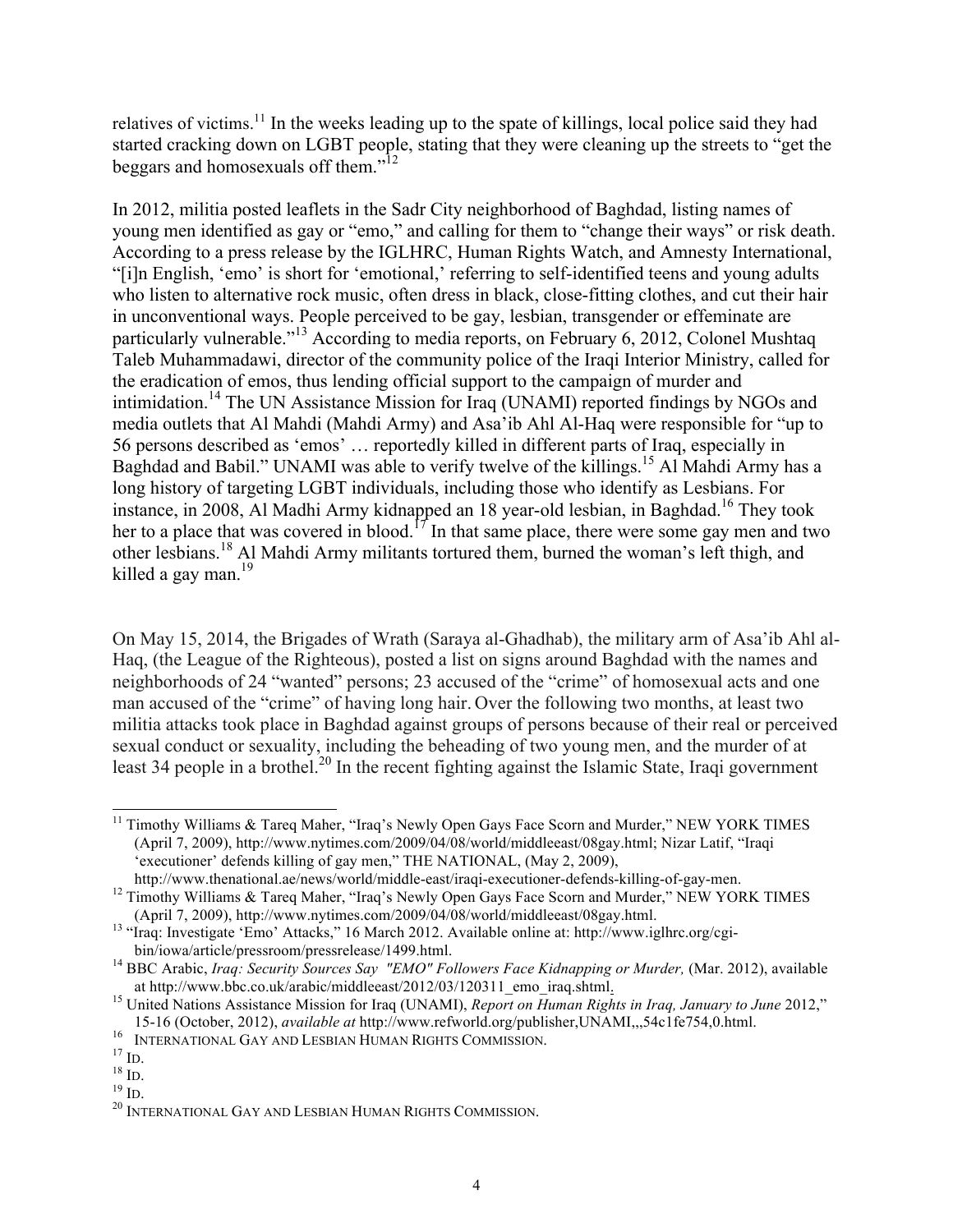forces are coopting militias, including Asa'ib Ahl al Haq (League of the Righteous), $^{21}$  and evidence points to collusion between state forces and militia in revenge killings.<sup>22</sup> This cooperation between state forces and conservative religious militia implicated in anti-LGBT killings does not bode well for efforts aimed at preventing human rights violations and holding perpetrators accountable.

The discrimination and targeting of the LGBT community in Iraq also reaches transgender persons.23 For example, a 27 year-old transgender person from Baghdad has been subjected to various forms of violence and threats of violence by the army, Government-affiliated militias, family members, and members of society.<sup>24</sup> The person also faces many difficulties trying to obtain government-issued identification documents that reflect her gender identity.<sup>25</sup> Therefore, the Government has not only failed to protect and provide basic services for transgender persons, but has actually taken part and participated in persecuting this particularly vulnerable segment of the society.

In addition to these organized episodes of anti-LGBT and anti-gender transgressing violence in Iraq, the torture and killing of people based on their real or perceived sexual orientation or gender identity occurs regularly and with impunity. The following examples, drawn from recent interviews, highlight some of the extreme forms of violence LGBT individuals endure and the lack of recourse available to them.

 $\uparrow$  Around August or September of 2012, a man of approximately 30 years of age, went to a hospital in Samarra in response to a call by mosques for people to give blood after fighting between Al-Qaeda and government forces wounded many in the city. Once an orphan, the man, according to community members, had done sex work and also had sex with other men. A group of religious extremists saw him in the hospital, and accosted him. They escalated their abuse, ultimately beating him to death with metal pipes while still in the hospital. The group then burned his body in the middle of the hospital's courtyard. Approximately 20-30 people were standing around the body at the time it was burning. Both the police and tribal leaders arrived. Police did not write a report, however, and the perpetrators went completely unpunished.<sup>26</sup>

<sup>&</sup>lt;sup>21</sup> David D. Kirkpatrick, "Shiite Militias Pose Challenge for U.S. in Iraq," New York Times, September 16, 2014, http://www.nytimes.com/2014/09/17/world/middleeast/shiite-militias-pose-challenge-for-usin-iraq.html? r=0 (accessed September 23, 2014)

 $^{22}$  Amnesty International, "Iraq: Testimonies point to dozens of revenge killings of Sunni detainees," June 27, 2014, http://www.amnesty.org/en/for-media/press-releases/iraq-testimonies-point-dozens-revengekillings-sunni-detainees-2014-06-27. Human Rights Watch documented "the extrajudicial killings of hundreds of prisoners in June and July of this year by Iraqi army, police and special forces [and] a pattern of government-backed Shi'a militias kidnapping and killing Sunni men in Baghdad, Diyala and Babel provinces…. [T]he government has significantly increased its use of militias and sectarian volunteers in its fight against ISIS." Human Rights Watch, "Iraq: 22<sup>nd</sup> Special Session of the UN Human Rights Council," September 1, 2014, http://www.hrw.org/news/2014/09/01/iraq-22nd-specialsession-unhuman-

rights-council.<br><sup>23</sup> INTERNATIONAL GAY AND LESBIAN HUMAN RIGHTS COMMISSION.<br><sup>24</sup> ID. AT 5 (2014).<br><sup>25</sup> ID.

<sup>26</sup> Interview, Saturday, January 24, 2015 (on file with authors).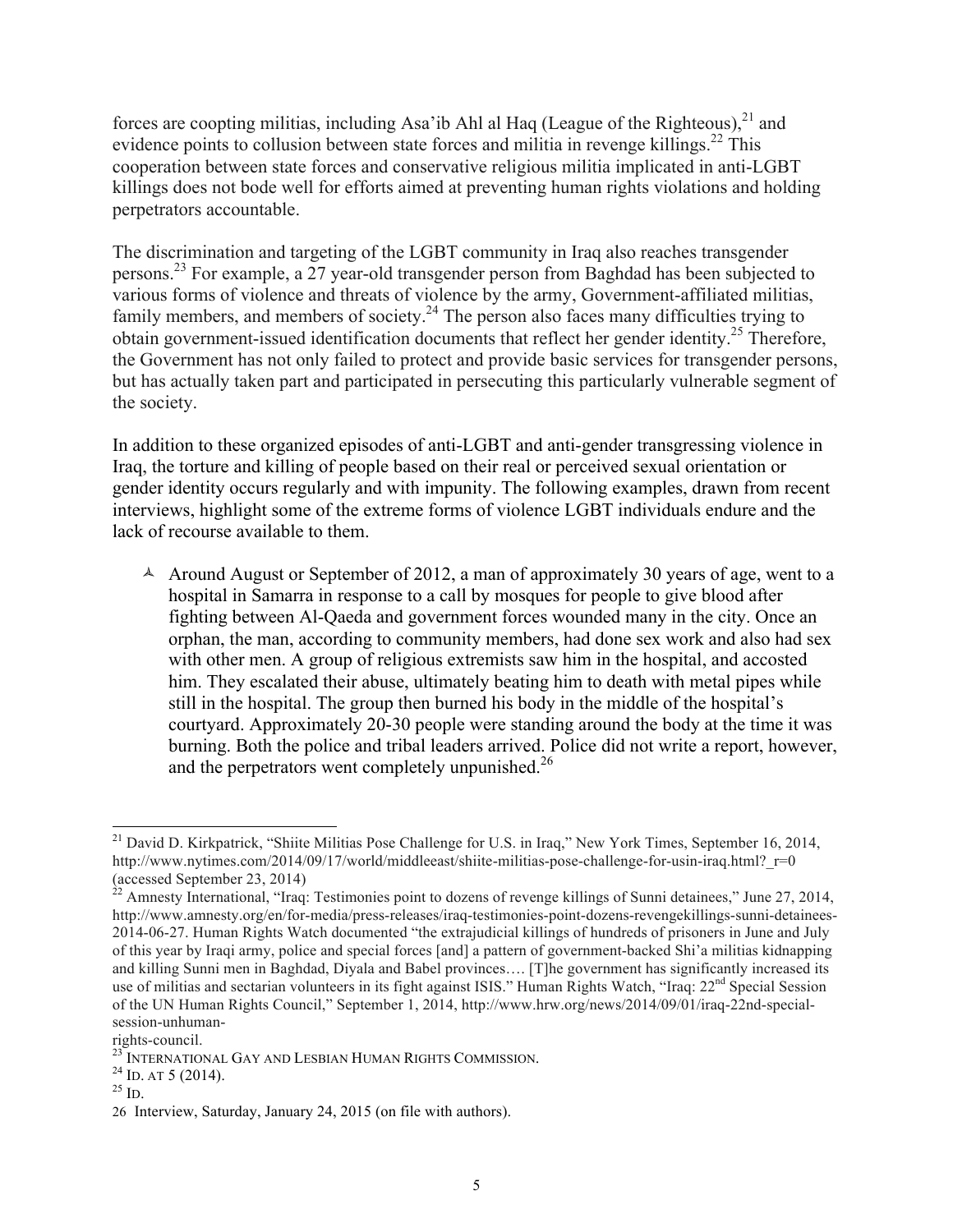- $\sim$  In 2012, a non-governmental organization rescued three men who were perceived to be homosexuals. One man, a university student in Tikrit, was almost beaten to death by an armed crowd of thirty people who had surrounded his house. Through brave and strategic maneuvering, a team from the NGO succeeded in moving the man to safety with no incidence of violence. The young man asked them to retrieve another of his friends that he believed was at risk, so before they left for the organization's office, they picked up this friend. A third man called and then arrived at the organization's office, fearing for his life because he too was made aware of killings of people with "emo" haircuts similar to his. All three, who had nearly identical hairstyles identified as "emo," were eventually smuggled out of central Iraq.<sup>27</sup> These men could not count on security forces to protect them from violence.
- $\uparrow$  In early 2014, a young man in Baghdad had a sexually transmitted infection affecting his anus and needed urgent care. He searched for months for a hospital that would take care of him. Ultimately, however, he had to pay double for service. The doctors that he did see put tampons in his anus to prevent the bleeding. They refused to follow-up with him. It is common practice at hospitals in the area for medical professionals to deny healthcare to LGBT people, or to people perceived as such; or to force them to pay double or triple the regular cost for treatment.<sup>28</sup>
- $\sim$  In November 2013, Asa'ib Ahl Al Haq (League of the Righteous) militia members brutally attacked a gay man, insulting him, beating him, and then gluing his anus closed. The man required surgery at a hospital as a result. According to local human rights advocates, this form of torture is commonly used against those who are LGBT or gender non-conforming. Attackers have also reportedly put kerosene into the blood of people they perceive as gay or transgender causing an extremely painful death.<sup>29</sup> Last year, the Iraqi government has reportedly coopted militias, including Asa'ib Ahl Al Haq, to fight alongside state armed forces in the ongoing conflict. $30$

Security forces not only fail to intervene to protect LGBT people from discrimination and violence, they also participate in abuses against LGBT individuals. After being beaten by his parents and kicked out of his home, a thirteen year-old gay boy was trafficked and sexually exploited for several years. When he managed to escape, he sought assistance from the security forces. Instead of helping him, the security forces physically and sexually abused him. They then drove him to a deserted area and left him, where he remained alone for 3 days.<sup>31</sup> In another instance, a gay man was told that he needed to sexually satisfy a checkpoint officer in Baghdad in order to pass. $32$ 

-

<sup>27</sup> Interview, Saturday, January 24, 2015 (on file with authors).

<sup>28</sup> Interview with three service provider organization representatives located in Iraq and the Kurdistan region, Thursday, January 22 2015 (on file with authors).

<sup>29</sup> Interview, Thursday, January 22 2015 (on file with authors).

<sup>30</sup> David D. Kirkpatrick, "Shiite Militias Pose Challenge for U.S. in Iraq," New York Times, September 16, 2014, http://www.nytimes.com/2014/09/17/world/middleeast/shiite-militias-pose-challenge-for-us-in-iraq.html (accessed September 23, 2014)

<sup>31</sup> Interview, Thursday, January 22 2015 (on file with authors).

<sup>32</sup> Interview, Thursday, January 22 2015 (on file with authors).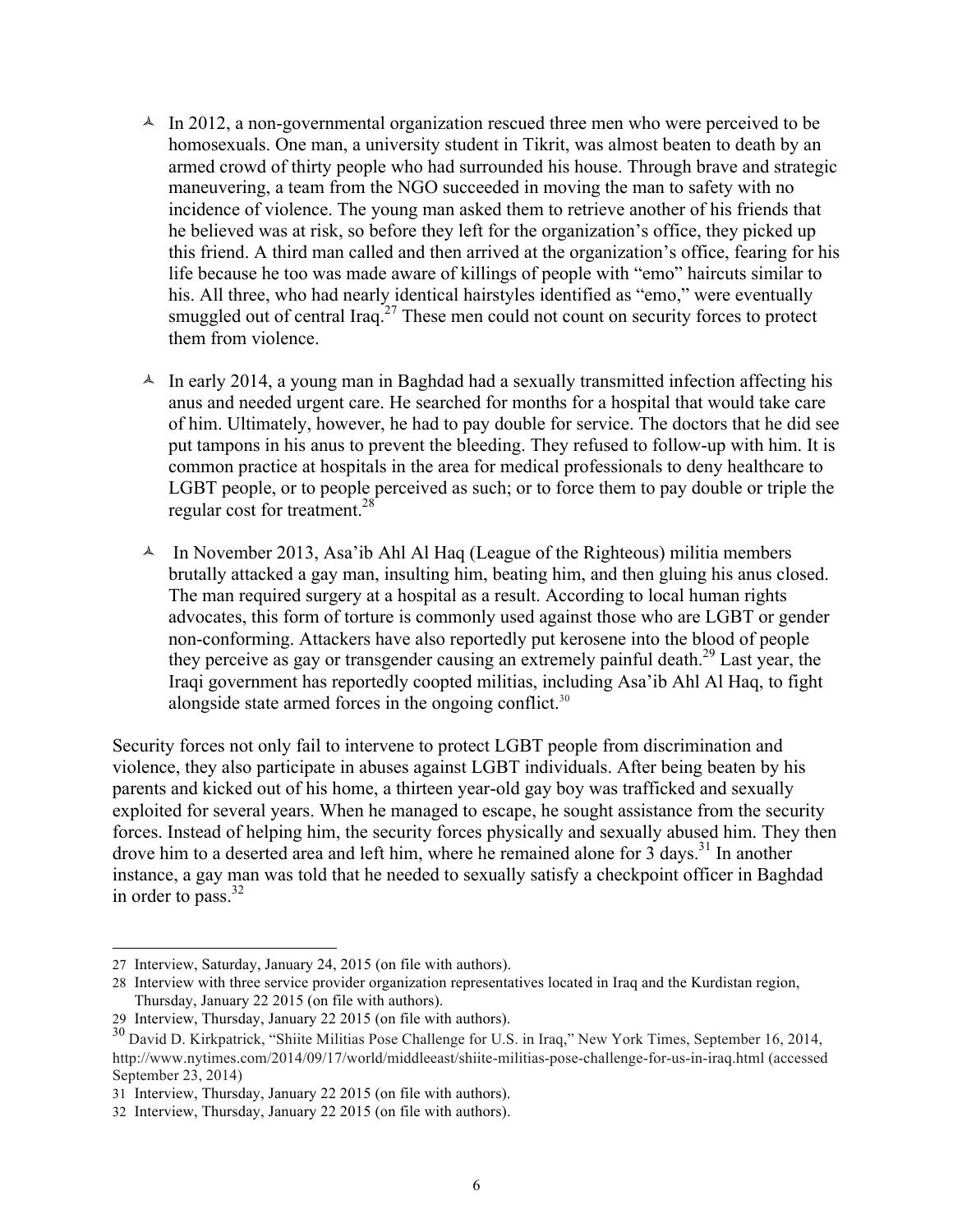These are but a few examples of the many instances where LGBT people and people perceived to be LGBT in Iraq face violence, abuse and discrimination, with no recourse or access to justice. By failing to prevent, investigate, prosecute and provide redress for these forms of violence, Iraq has failed to meet its obligations under the ICCPR.

# **II. Article 2(1) and Article 26 (Non-discrimination and Equal Protection of the Law)**

Articles 2(1) and 26 of the ICCPR obligate each State Party to eliminate discrimination against individuals within its territory and jurisdiction on the basis of sexual orientation or gender identity. Article 2(1) obligates State Parties to "respect and to ensure to all individuals … the rights recognized in the present Covenant, without distinction of any kind, such as race, colour, sex, language, religion, political or other opinion, national or social origin, property, birth or other status."<sup>33</sup> Article 2 imposes both positive and negative obligations, requiring that states parties "adopt legislative, judicial, administrative, educative and other appropriate measures" to enforce and protect these rights.<sup>34</sup> Article 26 recognizes that "[a]ll persons are equal before the law and are entitled without any discrimination to the equal protection of the law," and that "[t]he law shall prohibit any discrimination and guarantee to all persons equal and effective protection against discrimination on any ground such as race, colour, sex, language, religion, political or other opinion, national or social origin, property, birth or other status.<sup>35</sup> In *Toonen v. Australia*, which held that criminalization of consensual same-sex sexual behaviors constituted a violation of privacy rights under the ICCPR, the Human Rights Committee also determined that sexual orientation is included in the word "sex" in articles  $2(1)$  and  $26$ .<sup>36</sup>

This Committee has repeatedly called on governments to eliminate discrimination based on sexual orientation and gender identity.<sup>37</sup> For example, it recently expressed concern at Croatia's "lack of effective investigation and prosecutions" into violence against LGBT people, in violation of Articles 2 and 26.<sup>38</sup> It called on the Government to "ensure that all reports of violence against LGBT persons are effectively investigated and that perpetrators of violence based on sexual grounds are prosecuted and sanctioned."<sup>39</sup> To meet its non-discrimination and

<sup>1</sup> 33 International Covenant on Civil and Political Rights, G.A. Res. 2200A, 999 U.N.T.S. 171, art. 2(1) (Dec. 16, 1966).

<sup>34</sup> U.N. Human Rights Comm. [ICCPR], General Comment No. 31: The Nature of the General Legal Obligation Imposed on States Parties to the Covenant, ¶ 7, U.N. Doc. CCPR/C/21/Rev.1/Add. 13 (May 26, 2004) [hereinafter General Comment No. 31].

<sup>35</sup> International Covenant on Civil and Political Rights, G.A. Res. 2200A, 999 U.N.T.S. 171, art. 26 (Dec. 16, 1966).

<sup>36</sup> Toonen v. Australia, Communication No. 488/1992, U.N. Doc CCPR/C/50/D/488/1992 ¶¶ 8.9, 9 (1994).

<sup>&</sup>lt;sup>37</sup> See, e.g., Human Rights Committee, Concluding Observations on the Seventh Periodic Report of the Russian Federation, U.N. Doc. CCPR/C/RUS/CO/7 | 10 (2015); Human Rights Committee, Concluding Observations: Iran, ¶ 10, (2011); Human Rights Committee, Slovakia, CRC/C/SVK/CO/2, June 8, 2007, para. 28; Human Rights Committee, Concluding Observations: Namibia, U.N. Doc. CCPR/CO/81/NAM, July 30, 2004, ¶ 22; Human Rights Committee, Concluding Observations: Trinidad and Tobago, U.N. doc. CCPR/CO/70/TTO, November 3, 2000, ¶ 11; Human Rights Committee, Concluding Observations: Poland, "U, 66th Session, ¶ 23;

<sup>&</sup>lt;sup>38</sup> Human Rights Committee, Concluding Observations on the Third Periodic Report of Croatia, U.N. Doc. CCPR/C/HRV/CO/3, ¶ 10 (30 April, 2015), *available at* 

tbinternet.ohchr.org/Treaties/CCPR/Shared%20Documents/CRO/CCPR\_C\_HRV\_CO\_3\_19974\_E.doc. 39 Human Rights Committee, Concluding Observations on the Third Periodic Report of Croatia, U.N. Doc.

CCPR/C/HRV/CO/3, ¶ 10 (30 April, 2015), *available at*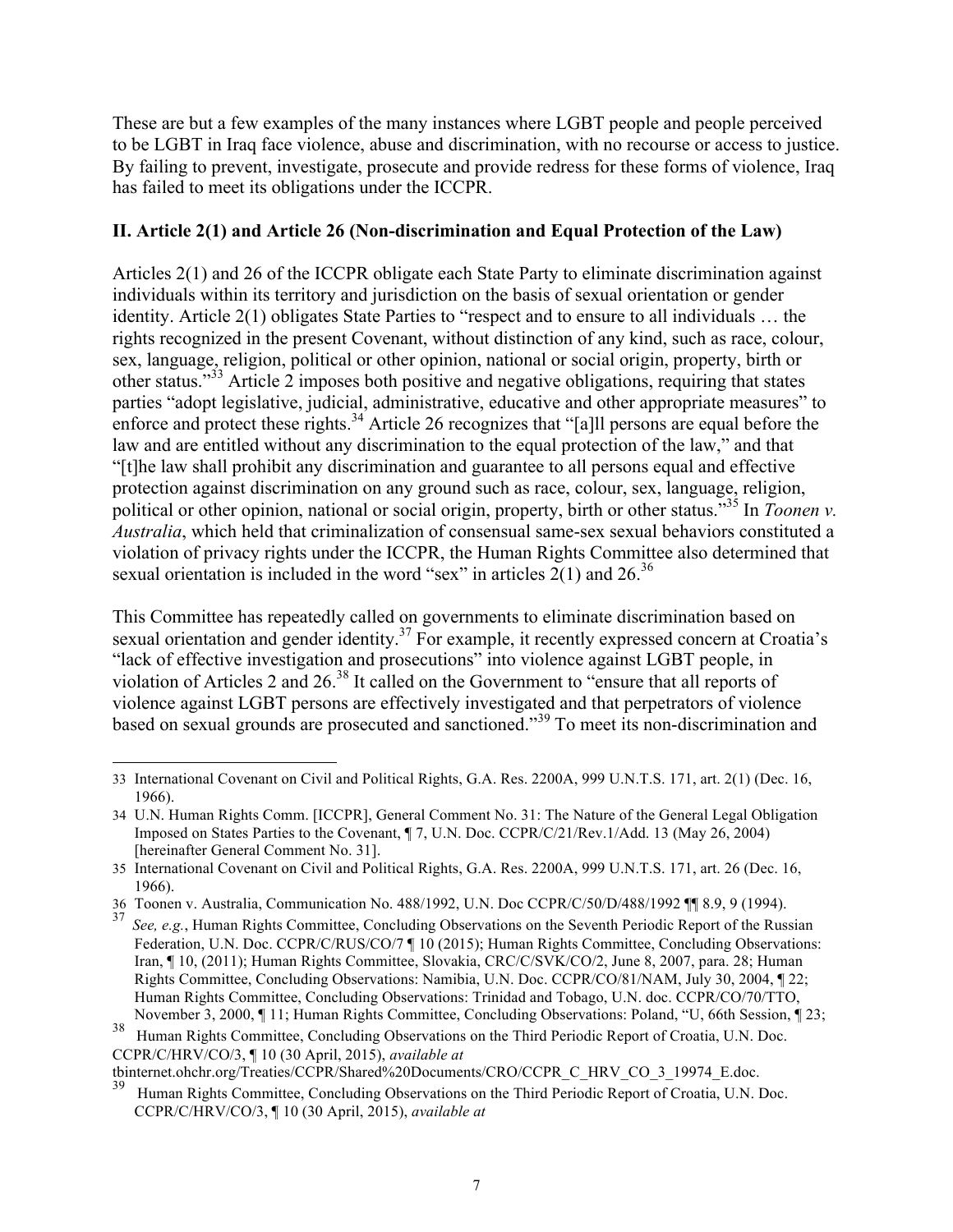equal protection obligations under the ICCPR, Iraq must protect, investigate, prosecute and punish human rights violations, including discrimination, no matter the sexual orientation or gender identity of the victim.

# **A. The Iraqi Government's Endorsement of Violence and Discrimination Against LGBT Persons.**

The mere perception of being LGBT is extremely dangerous in Iraq and living openly as an LGBT person is nearly impossible. For victims of anti-LGBT discrimination, including violence, there is no viable recourse in the Iraqi State. State security forces not only fail to investigate acts of discrimination and violence against LGBT people; they stand by and allow murderous hate violence to occur, fully aware of what is happening. Furthermore, security forces and government officials themselves commit anti-LGBT discrimination and violence. The State's denial of access to justice for victims of these human rights violations encourages further discrimination and acts of violence, including those committed by health professionals and others who capitalize on LGBT peoples' vulnerable status.

To understand the extent of state-sanctioned anti-LGBT discrimination in Iraq, one can review the Government's report to this Committee. The Government fails to mention the pervasive violence and discrimination based on real or perceived sexual orientation and gender identity in Iraq. While there is no law that explicitly criminalizes same sex intimacy, it openly states in its Report that it deems homosexual acts unlawful, and that it denies LGBT activists the right to free expression and association. It impermissibly relies on religious beliefs to justify these forms of discrimination, stating, "[protest] activities by homosexuals are prohibited since their sexual practices, being contrary to the teachings of the Islamic sharia, constitute a punishable offence under Iraqi law." $40$ 

Moreover, regarding the Iraqi government's measures to stop organized killings of LGBT persons, Ali Al-Dabagh, the Spokesperson for the former Iraqi Prime Minister Nouri Al-Maliki, stated in an interview with the BBC in September 2012 that "[…] we can't protect homosexuals, we are a country, we have a different habit and customs."<sup>41</sup> He asserted that, "[homosexuality] is not by nature, it's a behavior," and further added that, "the gays should respect the behavior and moral values of the others in order to be respected."<sup>42</sup>

Such remarks by a high-level government official, together with the examples in the prior section, serve to illustrate the State Party's discriminatory attitudes and practices, which encourage violence against people who are LGBT, or who are perceived to be so, at all levels of society. Through their unwillingness to investigate or pursue even the most open of perpetrators, Security Forces encourage anti-LGBT human rights violations including torture and killings.

1

tbinternet.ohchr.org/Treaties/CCPR/Shared%20Documents/CRO/CCPR\_C\_HRV\_CO\_3\_19974\_E.doc.

<sup>40</sup> Human Rights Committee, Consideration of reports submitted by State parties under article 40 of the Covenant, Initial reports of States Parties, Iraq. CCPR/C/IRQ/5, 12 December, 2013.

<sup>41</sup> Natalia Antelava, *Gay Witch Hunt in Iraq*, BBC, September 12, 2012, retrieved from YouTube, minutes 17:33 - 18:50, available at https://www.youtube.com/watch?v=1vvMCXI1Z14

<sup>42</sup> Id.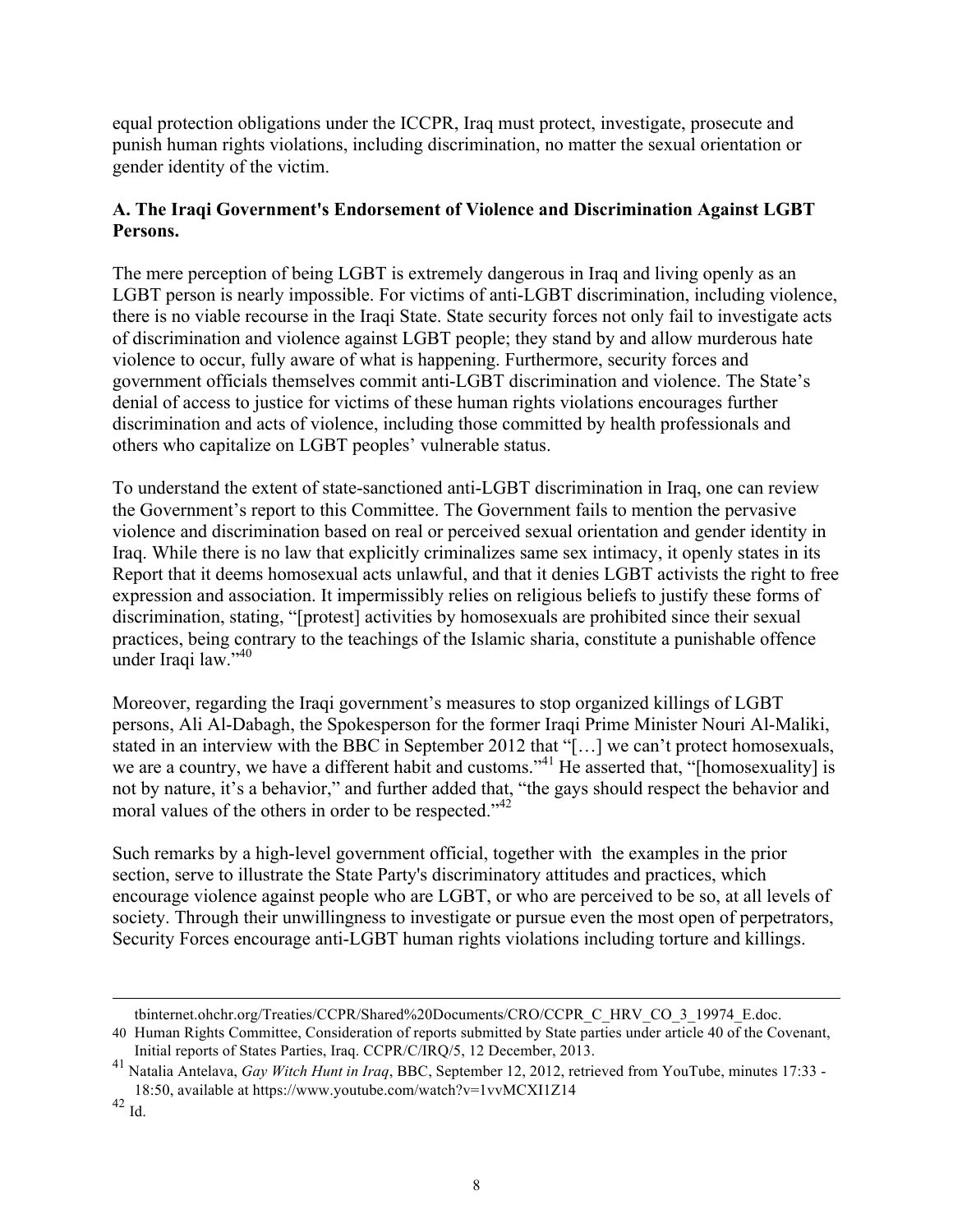Furthermore, public Media in Iraq openly broadcasts propaganda against LGBT persons, inciting violence against them without inhibition. A prominent example is the Al-Sumaria TV, one of the largest and widely-viewed TV channels in Iraq, which has been propagating stereotypes and myths about LGBT persons in one of its popular programs titled "Al-Hawa Elak" meaning the "air is yours". In February 2013, and another time in March 2015, the TV program dedicated an entire episode to discussing the LGBT community in Iraq, representing the issue as a sexual abnormality which could occur as a result of bad parenting, unemployment, and other social and medical reasons. 43

The host of the program also interviewed doctors, religious and other 'experts' during the two episodes, all of whom corroborated and emphasized the notion that LGBT persons are abnormal. Moreover, the program also broadcast phone calls, and displayed hostile messages on the bottom of the screen from viewers, who strongly condemned LGBT persons commenting, "It should be punished by the worst punishment, and that the government should make that happen.<sup>44</sup>"

Such programs not only disseminate false information about LGBT persons, but also serve to fuel further hostility and violence towards them. In attestation to this effect, two gay viewers calling the program contended that TV shows such as this are amongst direct reasons for the killing campaigns against LGBT persons in Iraq.

In addition to these examples of hate violence, testimonies illustrate that the environment of impunity emboldens family members who feel "shamed" by the real or perceived LGBT status of their relatives to perform public executions.

For example, in June of 2012, in the Northern city of Samarra, the burning remains of two young men were left in the street of a busy public intersection for over two hours.<sup>45</sup> Countless people passing through the intersection saw the bodies and not a single person intervened. The family members of the men, who had killed them both, were still standing in the street holding pistols in their hands as they watched the men's bodies burn. The Security Forces of the Ministry of the Interior, who were informed of the incident before hand,<sup>46</sup> witnessed the shooting and burning and were standing near the families who were holding the pistols. There were no repercussions for the killings and no media coverage of the incident. Security Forces conducted no investigation and generated no report, despite being present at the scene. Human rights advocates who stopped at the intersection noted that the family appeared proud of their deed, openly talking about how they did it, and noting that such acts restored honor to their family. The local human rights monitor noted that as with other "honor" killings with victims perceived to be gay, the family members themselves were the perpetrators, would not go near the bodies, did not react the way normally distraught relatives behave, and did not claim the bodies afterwards for a proper funeral.

 <sup>43</sup> Alsumaria, Al-Hawa Elak; Homosexuality, February 21, 2013, available at https://www.youtube.com/watch?v=mOVuAAwV\_24, See also Alsumaria, Al-Hawa Elak; Homosexuality, March 3, 2015, available at https://www.youtube.com/watch?v= 0F\_pslp96A

<sup>44</sup> Id.

<sup>45</sup> Interview, Friday, January 23, 2015 (on file with authors).

<sup>46</sup> Iraqi-based human rights advocates report that official condoning of anti-LGBT "honor" killings is common practice, especially where tribal leaders hold greater influence than local government officials. Informing security forces ahead of time would ensure no officials would intervene with the killing.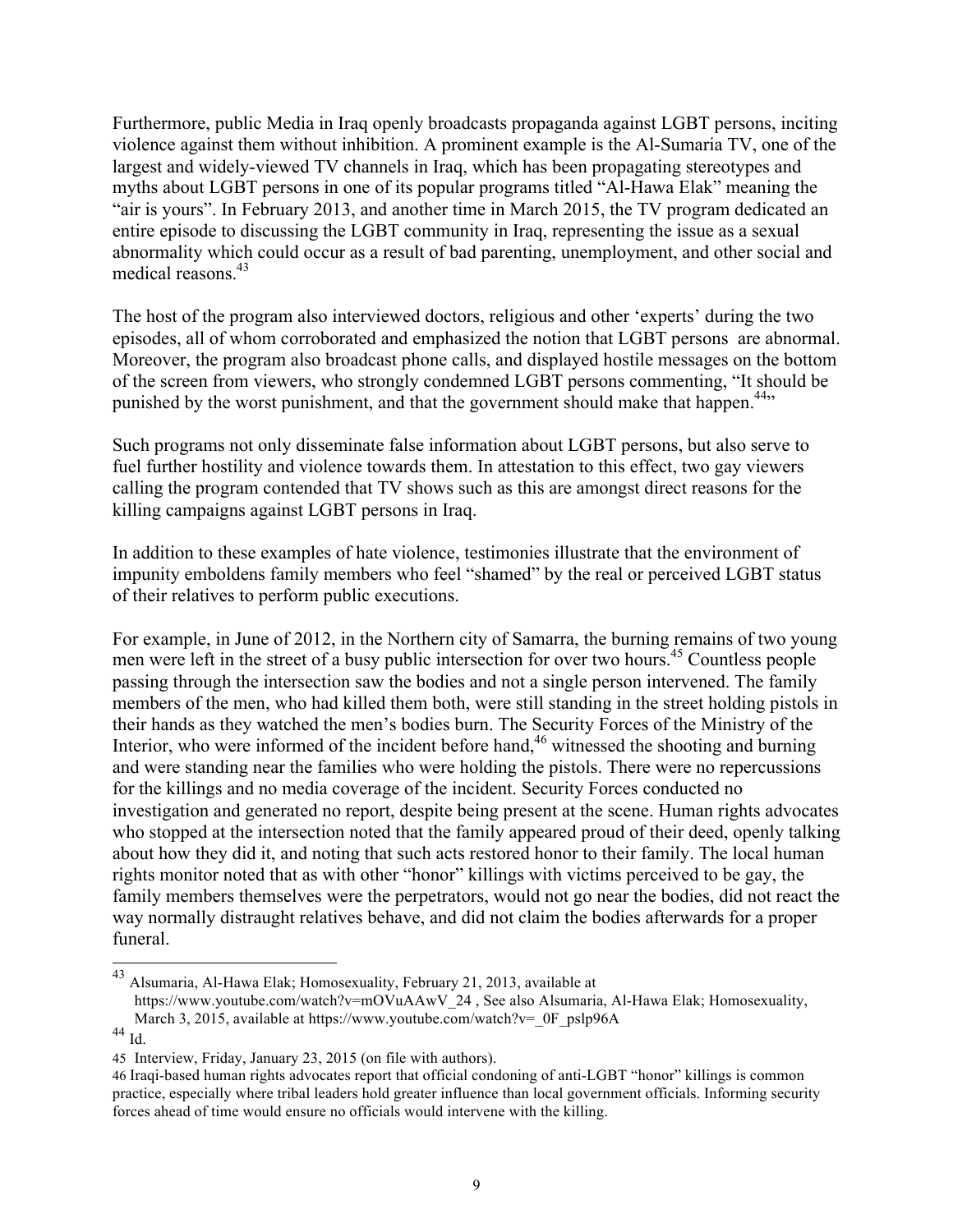Moreover, human rights advocates working on LGBT rights in Iraq are also subjected to violence and regular harassment by both private and state actors, and they as well are too often left without recourse to seek justice and redress for violence committed against them:

- $\triangleright$  In January 2014, four men abducted "Irfan"<sup>47</sup>, an Iraqi human rights defender, from his home in Sulaymaniyah, and put him in a car then proceeded to drive towards the mountains with the intention of abandoning him there. Once inside, the men beat him while yelling insults at him and accusing him of being gay and severely injuring his foot in the process. Eventually, Irfan was able to escape from his assailants and get help to call the police. Afterwards, the police came and questioned Irfan and the four men about the incident, and then took everyone to the police station. However, on the way to the station, Irfan was treated as a criminal and not a victim by all police officers, and asked questions that were meant to insinuate that the police would not tolerate any LGBT-related activities. Furthermore, at the police station Irfan was held overnight and interrogated about his work and activities, and the police officers did not ask him anything about his assailants or what had happened to him. Additionally, he was put under pressure to confess to being gay. Eventually, Irfan was released in the early hours of the next morning since the police could not charge him with anything.
- $\triangleright$  In October 2014, Irfan was invited to participate in an international summit for youth leadership in a European country as a keynote speaker. At the summit, he carried the Iraqi flag and delivered remarks about his commitment to advocating for human rights of marginalized and at-risk individuals. Upon returning home to Sulaymaniah, he received a series of phone calls and messages threatening that he would be burnt alive for what he did at the summit. Furthermore, he also received several postings on his Facebook page regarding his speech at the summit criticizing him for openly discussing the topic of sexual orientation and gender identity. Later in October, while leaving Sulaymaniyah for Baghdad, he was accosted by two men claiming to be airport security while attempting to enter the Sulaymaniyah airport. He was put in a car and told he was wanted for a meeting, He was then taken to a home in an unknown location where he was held for interrogation for thirteen hours. Irfan was questioned about his job and work history. His captors informed him that his name now appears on a list of suspicious characters in the Kurdistan region. Furthermore, his phone, laptop and camera were also searched and broken. Before being released, Irfan was told he must obey the rules of the Kurdish government and work in a profession which serves the government and the society.

These examples serve to demonstrate not only the failure of the law enforcement personnel to thoroughly investigate and hold perpetrators accountable for violence committed against human rights defenders, it also indicates the complicity of police and regional government representatives in perpetuating further violence and harassment against these advocates.

 <sup>47</sup> This is a pseudonym used in place of the activist's real name for safety reasons.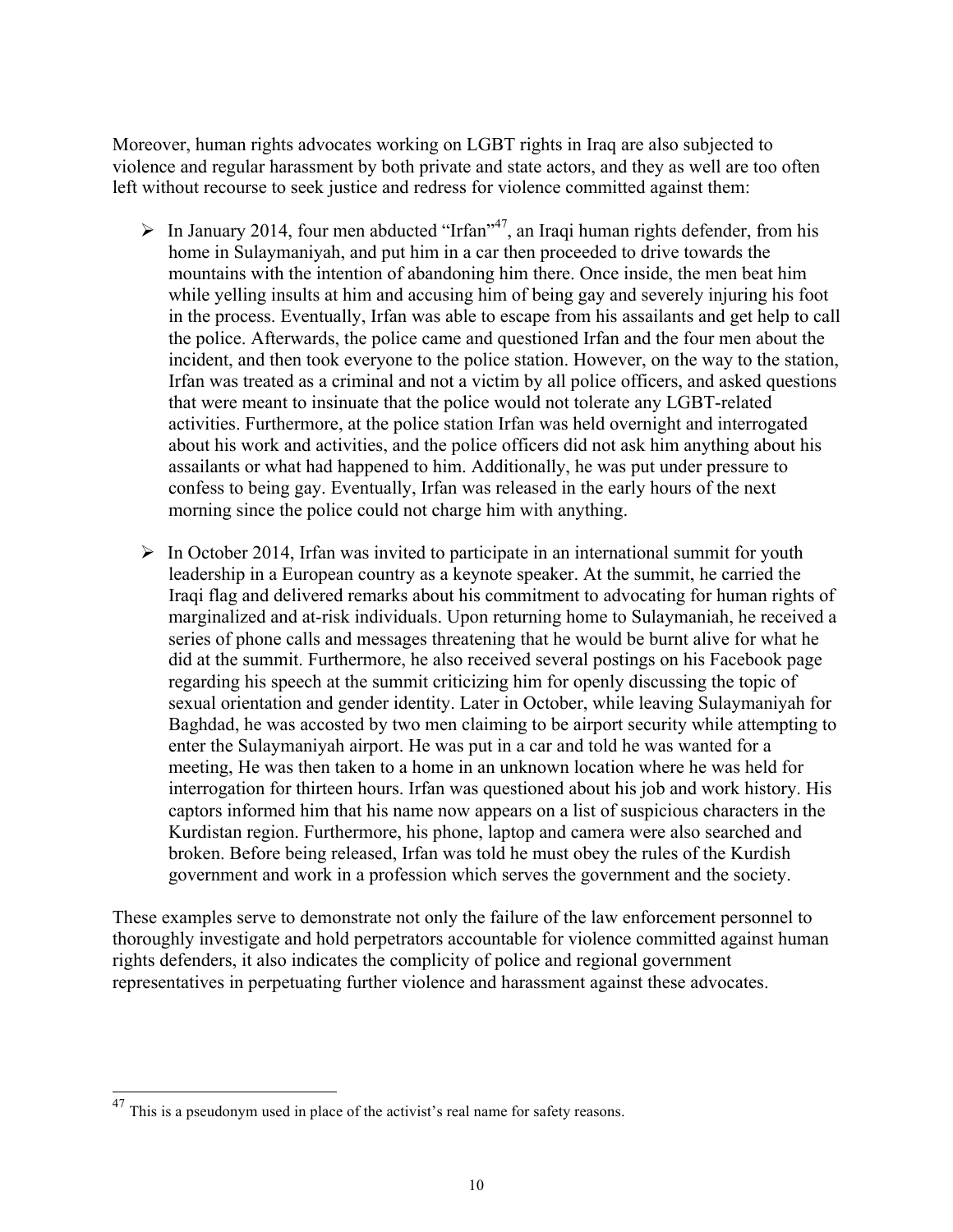# **B. Response by the Government of Iraq**

In its report to the Committee, the Government of Iraq states that the principles of equality and participation are enshrined in its Constitution.<sup>48</sup> However, the only time the report makes reference to lesbians or gays is in defending the State's discrimination against them in protest and organizing activities. The Report fails to discuss or even acknowledge the LGBT population in Iraq beyond this open embrace of discrimination, which it justifies by referring to "the teachings of the Islamic sharia." The use of custom or religion to justify discrimination and other human rights abuses is not permitted under international human rights law. For example, this Committee found that the protections of the right to religious freedom in Article 18 of the ICCPR "may not be relied upon to justify discrimination against women by reference to freedom of thought, conscience and religion."<sup>49</sup> The Iraqi government may not rely on Shari'a or any other religious teachings or practice to justify discrimination under the ICCPR.

The Government's Report also points out that torture is prohibited under the Iraqi Constitution and Penal Code.<sup>50</sup> However, the Report focuses on instances of torture committed during or soon after the fall of the regime in 2003, and fails to mention ongoing anti-LGBT torture and killings. The extent of grave human rights violations committed against people based on real or perceived sexual orientation and gender identity, as well as the impunity with which state and private actors commit these acts, point to a systemic problem, which the Iraqi Government is obligated under the ICCPR to address.

Although no mention of it is made in the Government's report, we commend the Iraqi Government on the establishment and reformation of its LGBT Committee, which is tasked with the promotion and protection of LGBT people's human rights in Iraq. While as yet the Committee has been largely ineffective, we believe its reformation to be a positive step forward in the Iraqi Government's commitment to eradicating violence and discrimination against LGBT and gender non-conforming individuals, and abiding by its international human rights obligations.

# **C. Recommendations**

- $\triangle$  The Government of Iraq should clearly and publicly state that it does not tolerate any form of violence or discrimination against persons because of their real or perceived sexual orientation or gender identity.
- $\uparrow$  The Government of Iraq should take appropriate measures to collect comprehensive

<sup>1</sup> 48 Human Rights Committee, Consideration of reports submitted by State parties under article 40 of the Covenant, Initial reports of States Parties, Iraq. CCPR/C/IRQ/5, 16 October 2013. at 15.

<sup>49</sup> Human Rights Committee, General Comment 28, Equality of rights between men and women (article 3), U.N. Doc. CCPR/C/21/Rev.1/Add.10 (2000), ¶ 21. The Committee on the Elimination of Discrimination Against Women also reminds states that human rights may not be undercut by religious belief, stating "[n]either traditional, religious or cultural practice nor incompatible domestic laws and policies can justify violations of the Convention [on the Elimination of All Forms of Discrimination Against women]," CEDAW Comm., General Recommendation No. 29: *Economic Consequences of Marriage, Family Relations and their Dissolution*, *¶* 54.

<sup>50</sup> Human Rights Committee, Consideration of reports submitted by State parties under article 40 of the Covenant, Initial reports of States Parties, Iraq. CCPR/C/IRQ/5, 12 December 2013 at ¶¶88-89.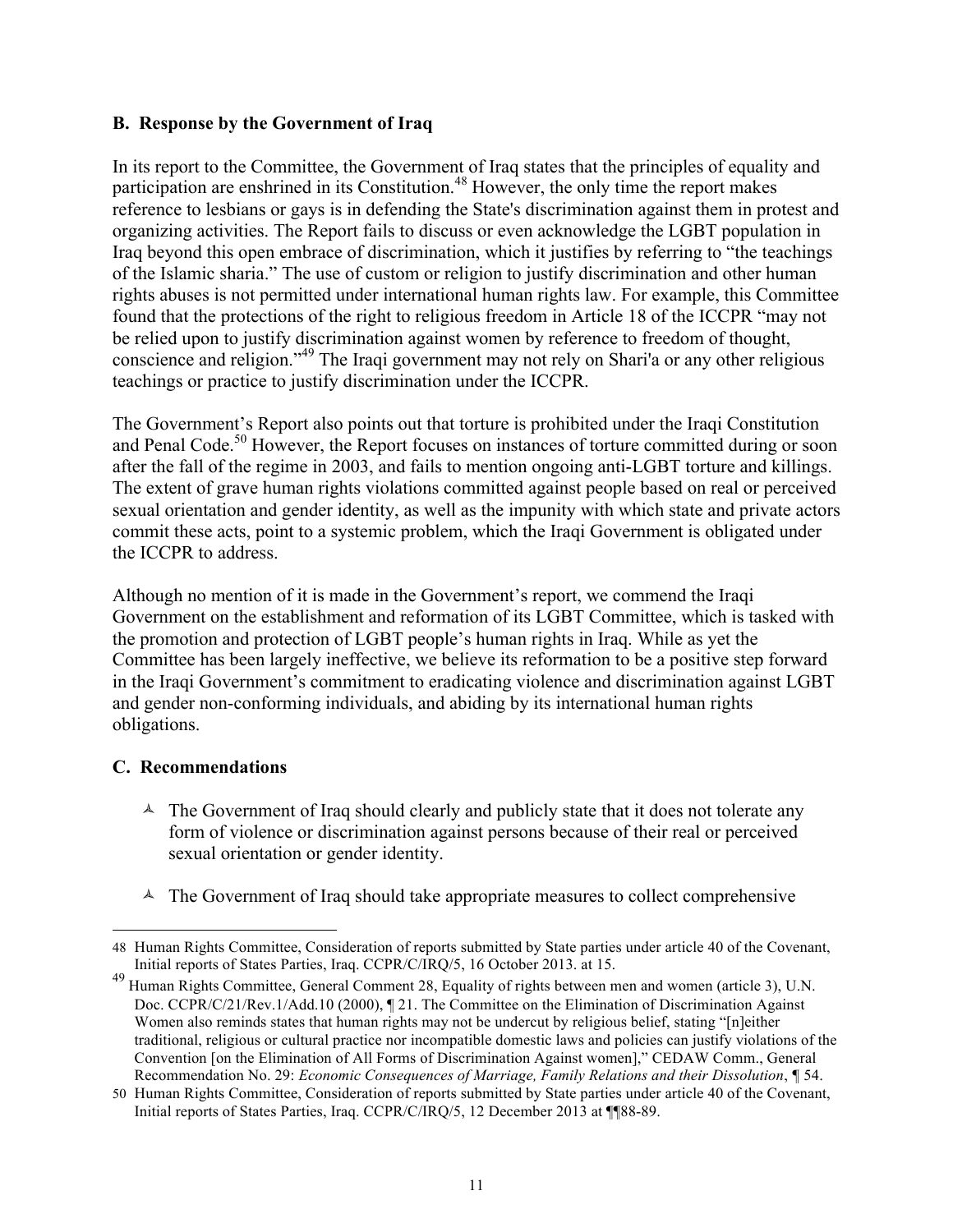information on and document human rights violations against LGBT persons within its territory, and to publicize its reports to raise awareness about the magnitude of these violations in Iraq.

- $\uparrow$  The Government of Iraq should implement national policies to end the endorsement of and participation in violence or discrimination against anyone, including LGBT people, by the Security Forces of the Ministry of the Interior.
- $\triangle$  The Government of Iraq should work with Iraqi rights-based organizations to provide human rights trainings and education to Security Forces in order to combat violence and discrimination based on real or perceived sexual orientation and gender identity.
- $\triangle$  The Government of Iraq should work with Iraqi rights-based organizations to enact gender sensitivity and LGBT training and education programs for the Ministry of Health in order to prevent discrimination against LGBT people in healthcare.
- $\triangle$  The Government of Iraq should institute public awareness and sensitivity campaigns directed at changing harmful attitudes towards LGBT individuals.
- $\uparrow$  The Government of Iraq should implement immediate and effective steps to investigate threats against LGBT persons and LGBT human rights defenders, and punish perpetrators to eliminate impunity for these crimes.